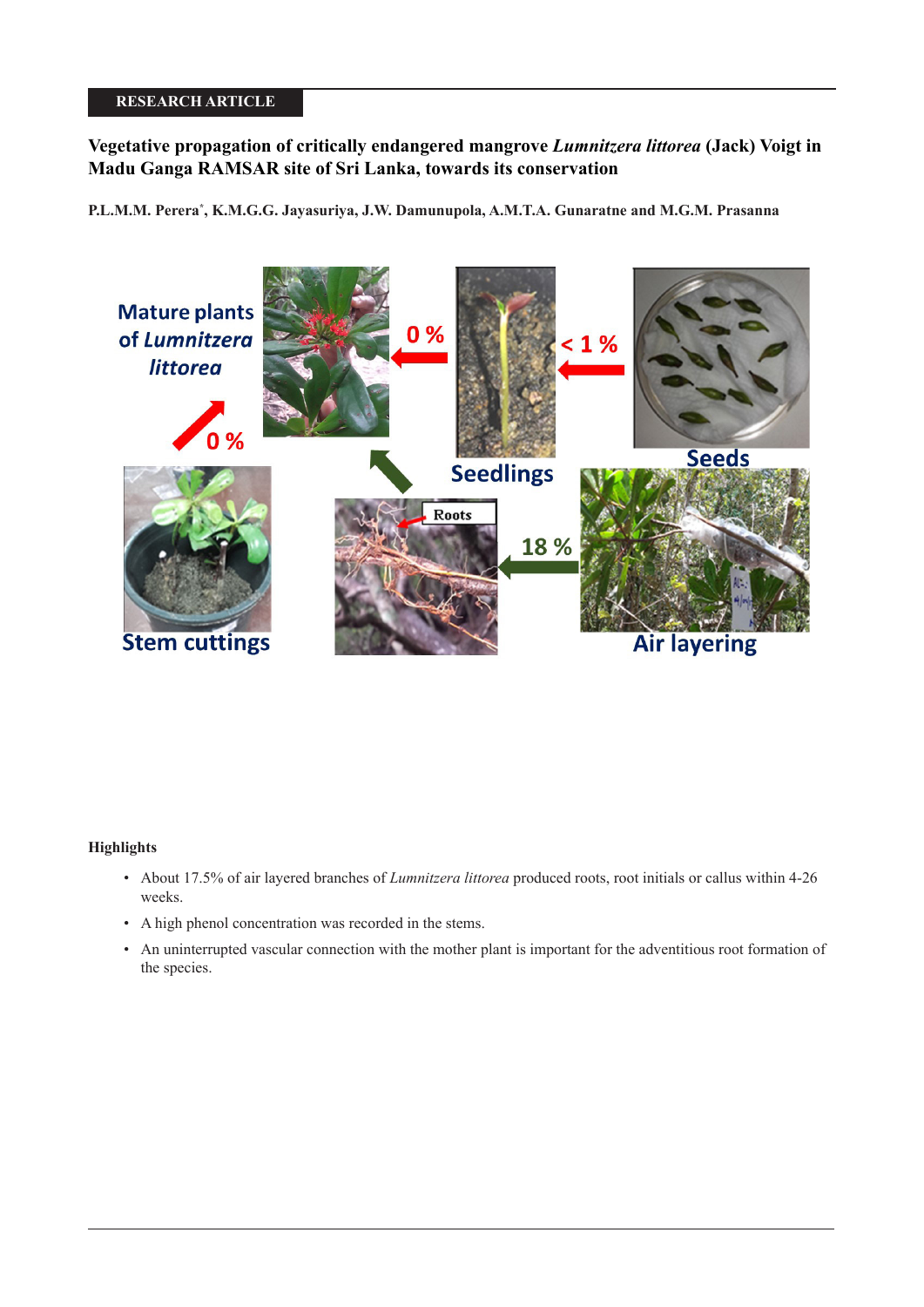### **RESEARCH ARTICLE**

# **Vegetative propagation of critically endangered mangrove** *Lumnitzera littorea* **(Jack) Voigt in Madu Ganga RAMSAR site of Sri Lanka, towards its conservation**

### **P.L.M.M. Perera\*,1, K.M.G.G. Jayasuriya1, 2, J.W. Damunupola1, 2, A.M.T.A. Gunaratne1, 2 and M.G.M. Prasanna3**

*1 Postgraduate Institute of Science, University of Peradeniya, Peradeniya, Sri Lanka. 2 Department of Botany, Faculty of Science, University of Peradeniya, Peradeniya, Sri Lanka. 3 Ministry of Environment and Wildlife Resources, 416/C/1, Robert Gunawardana MW, Baththaramulla, Sri Lanka.*

*Received: 08/01/2020; Accepted: 26/11/2020*

**Abstract:** Considering the environmental and specific socioeconomic significance of the critically endangered mangrove *L*. *littorea* in Sri Lanka, this study was conducted to prepare a vegetative propagation protocol for this species with air layering and stem cuttings. Air layering was conducted with coir dust moistened with distilled water or 0.3% Indole-3-butyric acid (IBA) solution. Stem cuttings were treated with different concentrations of IBA, Naphthalene Acetic Acid (NAA) or Albert solution prior to be transplanted in the potting media. Approximately, 17.5% of the air layered branches produced roots, root initials or callus within 4-26 weeks whereas stem cuttings did not produce adventitious roots within the study period. It is essential to maintain an uninterrupted vascular connection between the area of rooting and the mother plant for adventitious root formation. Although a high phenol concentration was determined in stems, no structural barriers for adventitious root formation were identified in stems. In future research, it is recommended to apply a broader range of rooting hormones and combinations of hormones for stem cuttings to induce the formation of adventitious roots. Air layering was recommended to propagate this critically endangered species as it was the only successful method and is a cost-effective simple technology.

*Keywords: Lumnitzera littorea*, vegetative propagation, air layering, stem cuttings, conservation.

### **INTRODUCTION**

*Lumnitzera littorea* (Jack) Voigt (E: Red Teruntum, S: Rathamilla) of Family Combretaceae is a true mangrove, indigenous to Sri Lanka (Dassanayake *et al*., 1995) (Figure 1). Although this species has a wide distribution in tropical Asia, locally it was known only from few locations (Jayatissa *et al*., 2002; de Silva and de Silva, 2006; Prassanna and Ranawana, 2014). At present mangrove vegetation located in the Pathamulla area of the lower reaches of Madu Ganga wetland is the only habitat of this species remaining in Sri Lanka (Bambaradeniya *et al*., 2002; Jayatissa *et al*., 2002; Prasanna and Ranawana, 2014). Further, this remaining plant population was restricted to few trees and the mangrove ecosystem of the location was under immense pressure due to clearing for developmental purposes (Perera *et al*., 2019). It is an aged population with

a low regeneration potential (Perera *et al*., 2019). Although it is only used by the local villagers for medicinal purposes (personal communication with the villagers), in other countries it is being used for several purposes. In Thailand and Singapore, *L. littorea* is grown as an ornamental tree due its conspicuous red flowers (Ellison *et al*., 2010). Especially it is planted along banks of ponds (Ellison *et al*., 2010). Wood of this species is used for boat building and other construction purposes and also as fuel wood (Ellison *et al*., 2010).

Mangroves have a little capacity for vegetative propagation and therefore dependent on seedlings for mangrove forest maintenance and spread (Tomlinson, 1986). Mangroves can be propagated via seeds and fruits easily. Stem cuttings and air layering are the major methods of vegetative propagation of mangroves as these are low cost, less time consuming, simple technologies (Clough, 1993; de Silva and Amarasinghe, 2010; Wetlands International, n.d.). Further, propagule cuttings are also used for propagation of viviparous species.

Although the fruit set is high, in *L*. *littorea*, a high percentage of mature fruits were empty (Tomlinson, 1994) due to the predation by a caterpillar of a moth belonging to family Gelechiidae (Perera *et al*., 2019). Further, mature seeds have deep physiological dormancy and thus, germination of seeds is significantly low (Yong *et al.* 2004; Perera *et al*., 2019). Thus, it is important to study alternative ways of propagation such as vegetative propagation to conserve this valuable species for future.

Certain attempts to propagate *L. littorea* by vegetative propagation methods in Sri Lanka were successful. Hettiarachchi *et al.* (2002) claimed that about 80% air layered branches formed well-developed roots during their study. Further, ~30% rooting had been observed in girdle cuttings, which were immersed in distilled water. However, they have not given much details about their air-layering procedure. Furthermore, Eganathan and Rao (2001) and Wetlands International (n.d.) have reported that mangroves such as *Lumnitzera* spp. can be propagated through stem cuttings and air layering. According to Wetlands International, n.d., stem cuttings of 12-15 cm



*\*Corresponding Author's Email:* meauranga\_perera@yahoo.com *https://orcid.org/0000-0002-9508-4416*

 This article is published under the Creative Commons Attribution License (https://creativecommons.org/licenses/by/4.0/), which permits unrestricted use, distribution, and reproduction in any medium, provided the original work is properly cited.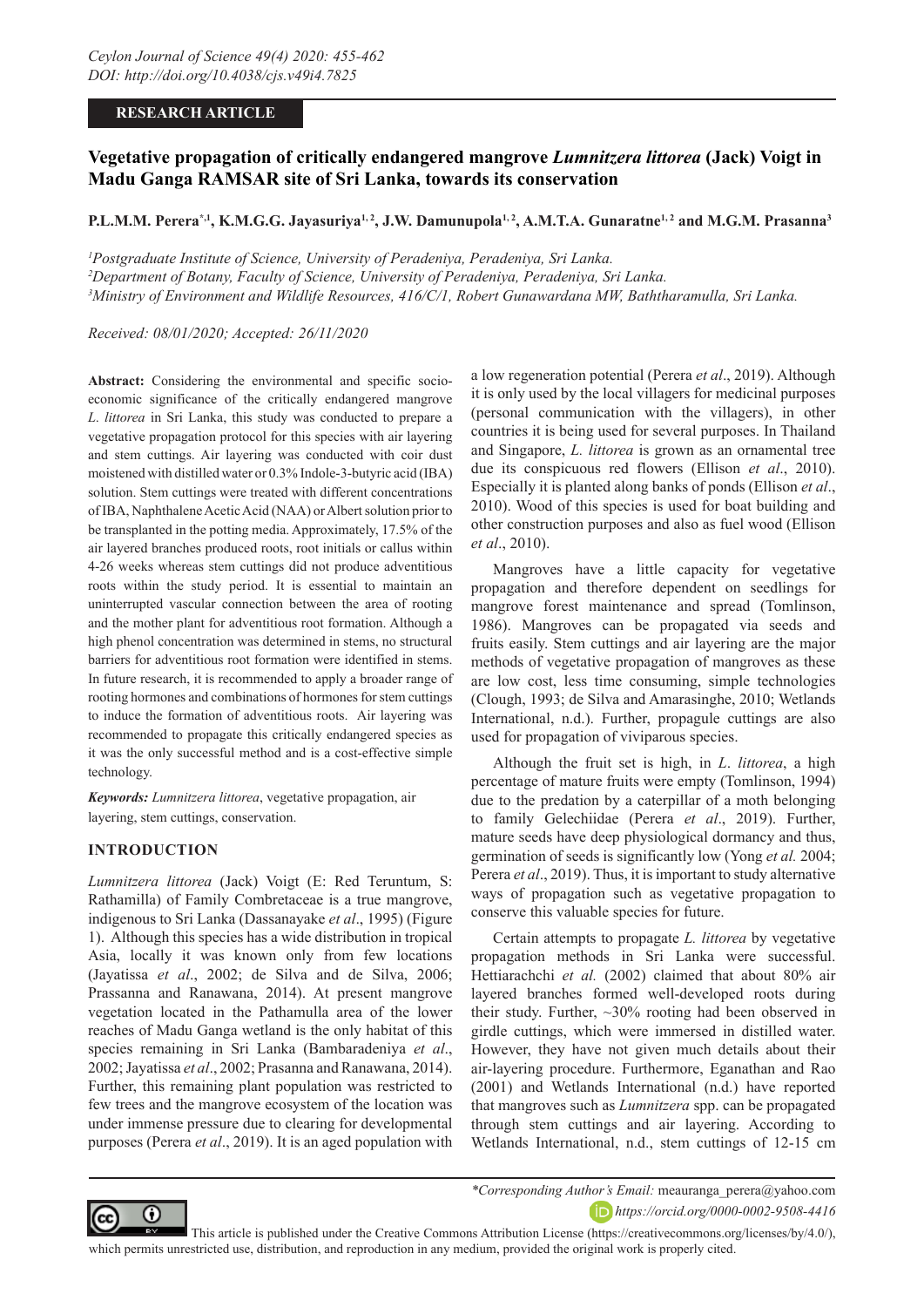

**Figure 1:** Some important characters of L. littorea plant; A) red conspicuous flowers and B) fruits.



**Figure 2:** Study site in the Madu Ganga wetland (source: www.google.lk; downloaded on 14/04/2017).

length obtained from healthy branches should be planted in polythene bags with the application of plant hormones such as Indole Butyric Acid (IBA) and Naphthalene Acetic Acid (NAA) to promote rooting. They recommend using rooting hormones in air layering to get successful results. However, it is not clear whether these recommendations could be used specifically to propagate *L. littorea*.

Lack of scientific evidence for success of vegetative propagation made us to prepare a vegetative propagation protocol for *L*. *littorea* with air layering and stem cuttings. Further, considering its ecological and socio economic significance, restricted distribution to Madu Ganga

wetland and very low seed germination of the remaining aged population in Sri Lanka, this study was aimed at the conservation of *L. littorea*.

### **MATERIALS AND METHODS**

### **Study site and collection of plant material**

The study site was the only existing location of *L. littorea* in Sri Lanka, a private land in Pathamulla, Balapitiya located in the Madu Ganga Ramsar site and sanctuary (06.26896° N, 080.04286° E and 06.26867° N, 080.04247° E) (Bambaradeniya *et al*., 2002; Carder, 2001; Munasinghe,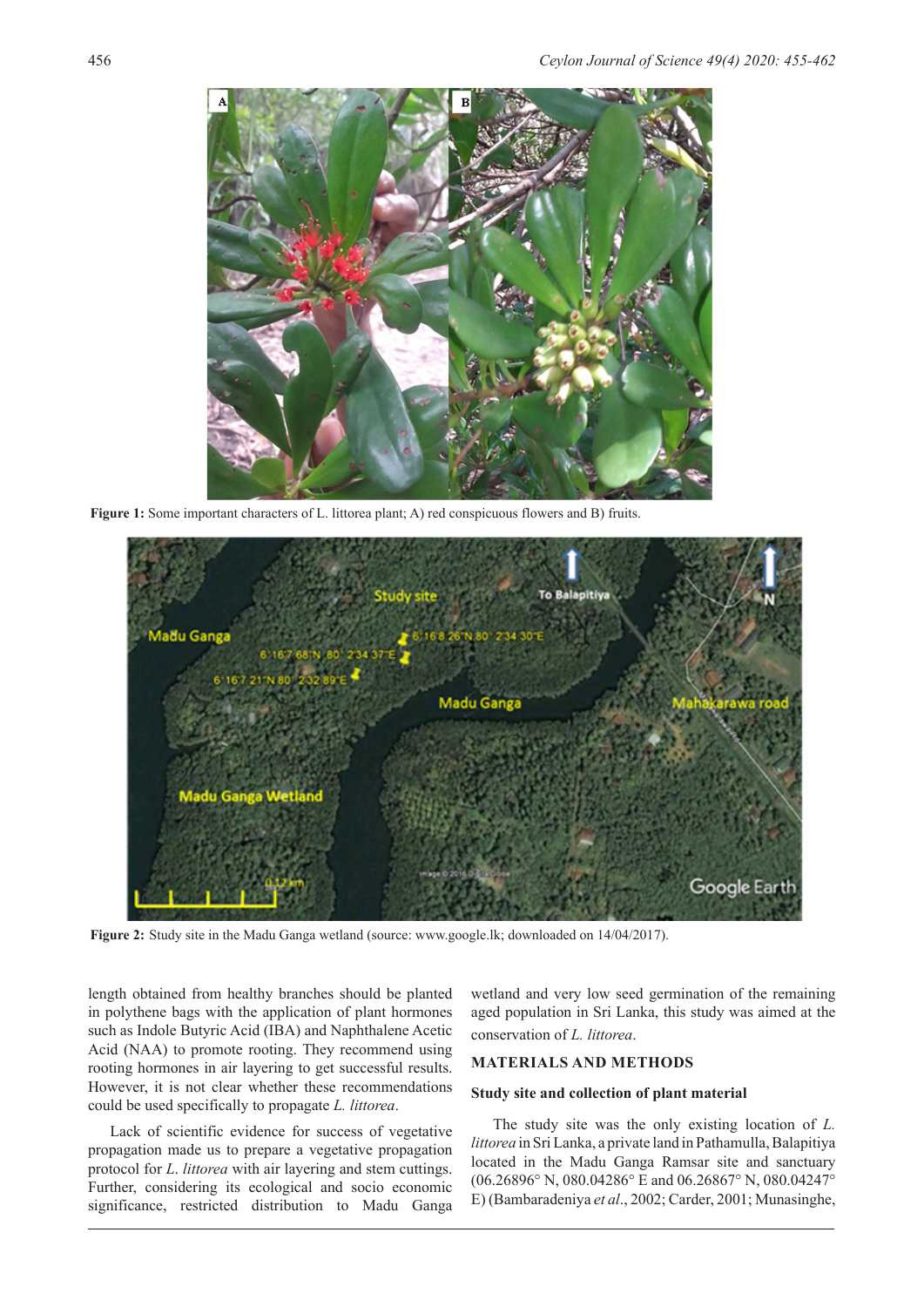**Table 1:** Air layering experiments performed for *L. littorea* plants

| Treatment               | Rooting medium        | No: of replicates |  |
|-------------------------|-----------------------|-------------------|--|
| Tap water               | Coir dust             | 4                 |  |
| Distilled water         | Pre-treated coir dust | 6                 |  |
| Brackish water          | Pre-treated coir dust | 6                 |  |
| Tap water $+$ IBA       | Coir dust             | 6                 |  |
| Brackish water + IBA    | Coir dust             | 6                 |  |
| Distilled water $+$ IBA | Pre-treated coir dust | 6                 |  |
| Brackish water + IBA    | Pre-treated coir dust | 6                 |  |

IBA-Indole-3-butyric acid

2010; Silva *et al*., 2013) (Figure 2). There were only 18 trees of *L. littorea* in the site (Perera *et al*., 2019). True mangroves *Excoecaria agallocha* (Euphorbiaceae) and *Heritiera littoralis* (Sterculiaceae) and mangrove associates *Dolichandrone spathacea* (Bignoniaceae) and *Cerbera odollam* (Apocynaceae) were present in association with *L*. *littorea* in the study site (Perera *et al*., 2019). No saplings of *L. littirea* were found in the site and only two seedlings were observed soon after the fruiting season.

#### **Vegetative propagation through air layering**

For air layering, healthy branches with  $\sim 1$  cm diameter, attached to the *L*. *littorea* mother plants were selected. A strip of bark of about 1 cm width was removed retaining a bridge of bark between the wounded portion and mother plant. Pretreated and fresh coir dust moistened with distilled water, tap water or brackish water was placed around the wounded portion as the rooting medium and wrapped with polythene tight enough to hold the coir dust and prevent seeping of water inside. Fresh coir dust moistened with distilled water was used as the control experiment. Commercial rooting hormone powder (0.3% IBA) was applied before wrapping along the wounded portion of some of the samples using a fine brush, as a rooting hormone treatment (modified from Eganathan *et al*., 2000; Eganathan and Rao, 2001). Coir-dust was water soaked for 24 hrs before the experiment as the pretreatment. Air layering experiments performed during the research are summarized in Table 1.

### **Vegetative propagation through stem cuttings**

Following Eganathan *et al*. (2000) and Eganathan and Rao (2001) procedure, two types of stem cuttings; hardwood and softwood each about 15 cm long were used in the stem cutting experiment. Hardwood cuttings were  $\sim 1$ cm in diameter, while soft wood cuttings were  $\sim 0.5$  cm diameter. All cuttings were obtained from the mother plant under water. Leaves of the cuttings were either partially or completely removed. Stem cuttings were subjected to different treatments in three different trials. Cuttings were placed in the propagators after treatments. Propagators were prepared by filling plastic pots with the potting medium and pots were completely covered with polythene after placing stem cuttings. About one third of the cutting was placed below the potting medium. Propagators were placed at ambient plant house temperature ( $\sim 27 \pm 2$  °C) and natural light conditions.

Another set of stem cuttings were kept immersed in test tubes containing Albert's solution. A strip of bark of cuttings was removed under water near the lower cut end. In the first, second and third trials stem cuttings were observed for root emergence after 3, 6 and 13 weeks respectively. In second and third trials cuttings were treated to remove phenolic compounds using the procedure mentioned by Eganathan and Rao (2001). Vaseline was applied on the exposed upper cut end of stem cuttings after potting. Different treatments performed for the stem cuttings in three trials are summarized in Table 2. Experiments were repeated at least once.

# **Identification of structural barriers for rooting of stem cuttings**

As none of the stem cuttings were rooted in the above stem cutting experiment, anatomical observations were made on the cutting side of the stem cuttings. Hand sections of hardwood and softwood stems of *L*. *littorea* were made and stained with safranin. Stained sections were observed under the light microscope (CX21FX1, Olympus cooperation, Tokyo, Japan). Possible structural barriers for rooting were observed.

### **Phytochemical screening of the stem extracts of**  *Lumnitzera littorea* **for phenols**

Stem cuttings of  $\sim$  1 cm length were oven dried at 40 °C for 24 hrs and powdered using a grinder. Weighed 5 g of stem powder was dissolved in 50 ml of methanol and kept undisturbed at room temperature for 24 hrs. Filtrate was treated with 5% ferric chloride and observed for the colour change (Solomon *et al*, 2013).

# **Determination of phenol concentration of the stems of**  *Lumnitzera littorea*

Five grams of stem tissue powder was extracted by stirring in 200 ml of distilled water at 65 °C and methanol at 25 °C at 150 rpm separately. Extracts were centrifuged at 5000 rpm for 5 minutes. Extracts were filtered and kept in the dark at 4 °C for further analysis. To determine the phenol concentration, a 0.1 ml of the extract (water and methanol extracts separately) was mixed with 2.5 ml of Folin-Ciocalteu (FC) reagent and 1 ml of 7.5%  $\text{Na}_2\text{CO}_3$ and diluted with 8 ml distilled water and left to stand at 65 °C for 20 min. The blue colour of the reaction was measured using a UV spectrophotometer at 765 nm (SHIMADZU UV 1800, Shimadzu Scientific Instruments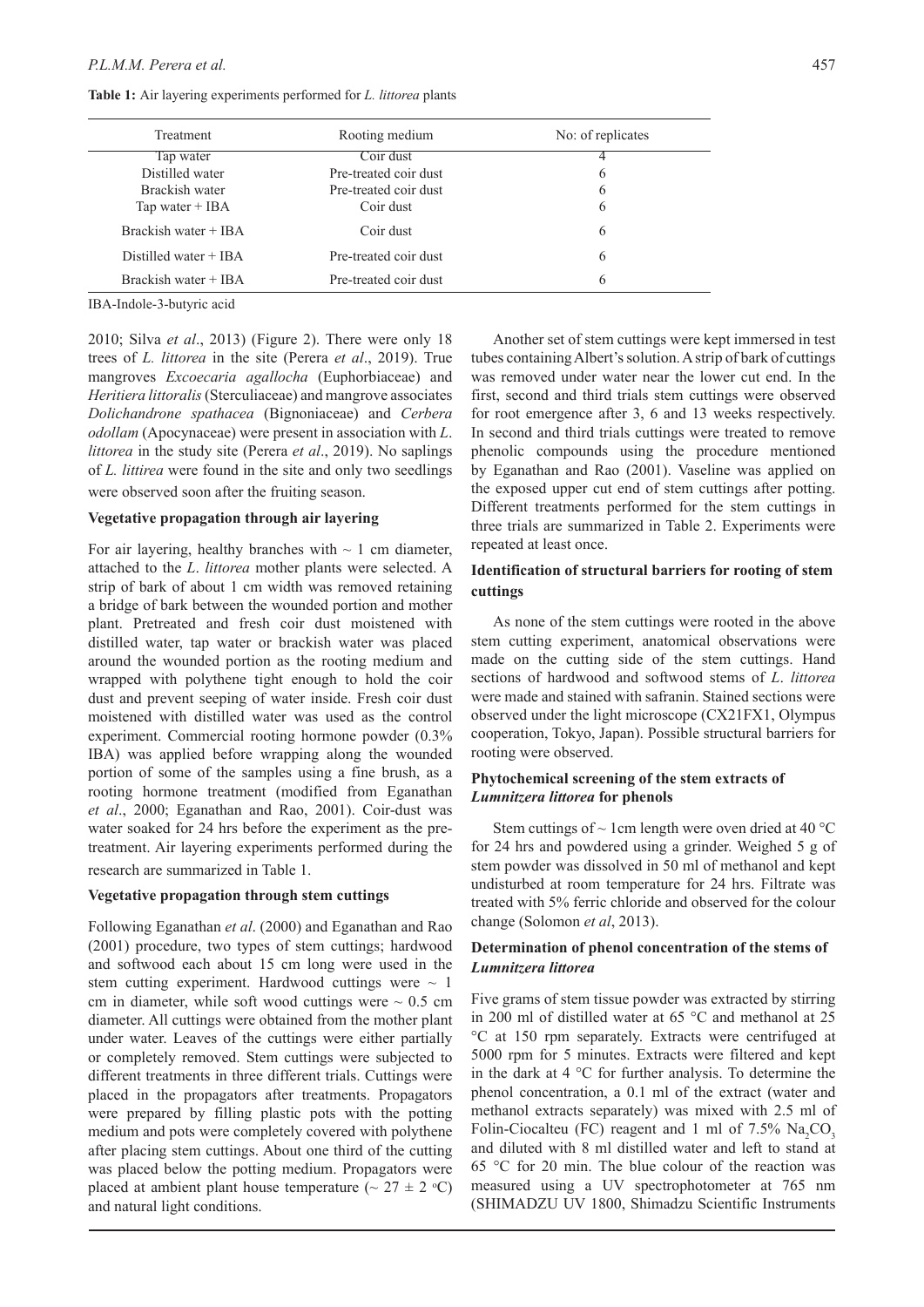| Table 2: Treatments of stem cuttings of L. littorea in different trials. |
|--------------------------------------------------------------------------|
|--------------------------------------------------------------------------|

| <b>Trial No:</b> | <b>Treatment</b>                 | No: of replicates |               | <b>Potting medium</b>                     |
|------------------|----------------------------------|-------------------|---------------|-------------------------------------------|
|                  |                                  | Hard wood         | Soft wood     |                                           |
| $\mathbf{1}$     | None                             | 11                | $10\,$        | Sand:top soil:organic matter<br>$= 1:1:1$ |
| $\overline{2}$   | Distilled water                  | 5                 | $\mathfrak s$ | Mangrove soil                             |
|                  | IBA 1000 ppm                     | 5                 | 5             |                                           |
|                  | IBA 1500 ppm                     | 5                 | 5             |                                           |
|                  | IBA 2000 ppm                     | 5                 | 5             |                                           |
|                  | IBA 2500 ppm                     | 5                 | 5             |                                           |
|                  | NAA 1000 ppm                     | 5                 | 5             |                                           |
|                  | NAA 1500 ppm                     | 5                 | 5             |                                           |
|                  | NAA 2000 ppm                     | 5                 | 5             |                                           |
|                  | NAA 2500 ppm                     | 5                 | 5             |                                           |
| $\mathfrak{Z}$   | Sterile distilled water          | 5                 | 5             | Sand:top<br>soil:compost=1:1:1            |
|                  | IBA 500 ppm                      | 5                 | 5             |                                           |
|                  | IBA 1000 ppm                     | 5                 | 5             |                                           |
|                  | IBA 1500 ppm                     | 5                 | 5             |                                           |
|                  | IBA 2000 ppm                     | 5                 | 5             |                                           |
|                  | IBA 2500 ppm                     | 5                 | 5             |                                           |
|                  | NAA 500 ppm                      | 5                 | 5             |                                           |
|                  | NAA 1000 ppm                     | 5                 | 5             |                                           |
|                  | NAA 1500 ppm                     | 5                 | 5             |                                           |
|                  | NAA 2000 ppm                     | 5                 | 5             |                                           |
|                  | NAA 2500 ppm                     | 5                 | 5             |                                           |
|                  | IBA powder                       | 5                 | 5             |                                           |
|                  | NAA powder                       | 5                 | 5             |                                           |
|                  | Albert solution full strength    | 5                 | 5             |                                           |
|                  | Albert solution half strength    | 5                 | 5             |                                           |
|                  | Albert solution quarter strength | $\sqrt{5}$        | 5             |                                           |

ANOVA procedure in the MINITAB (Version 14.1) statistical software was used in data analysis.



**Figure 3:** Observations of air layering experiments; A) root initials or callus and B) Roots. RI-root initials; RO-roots.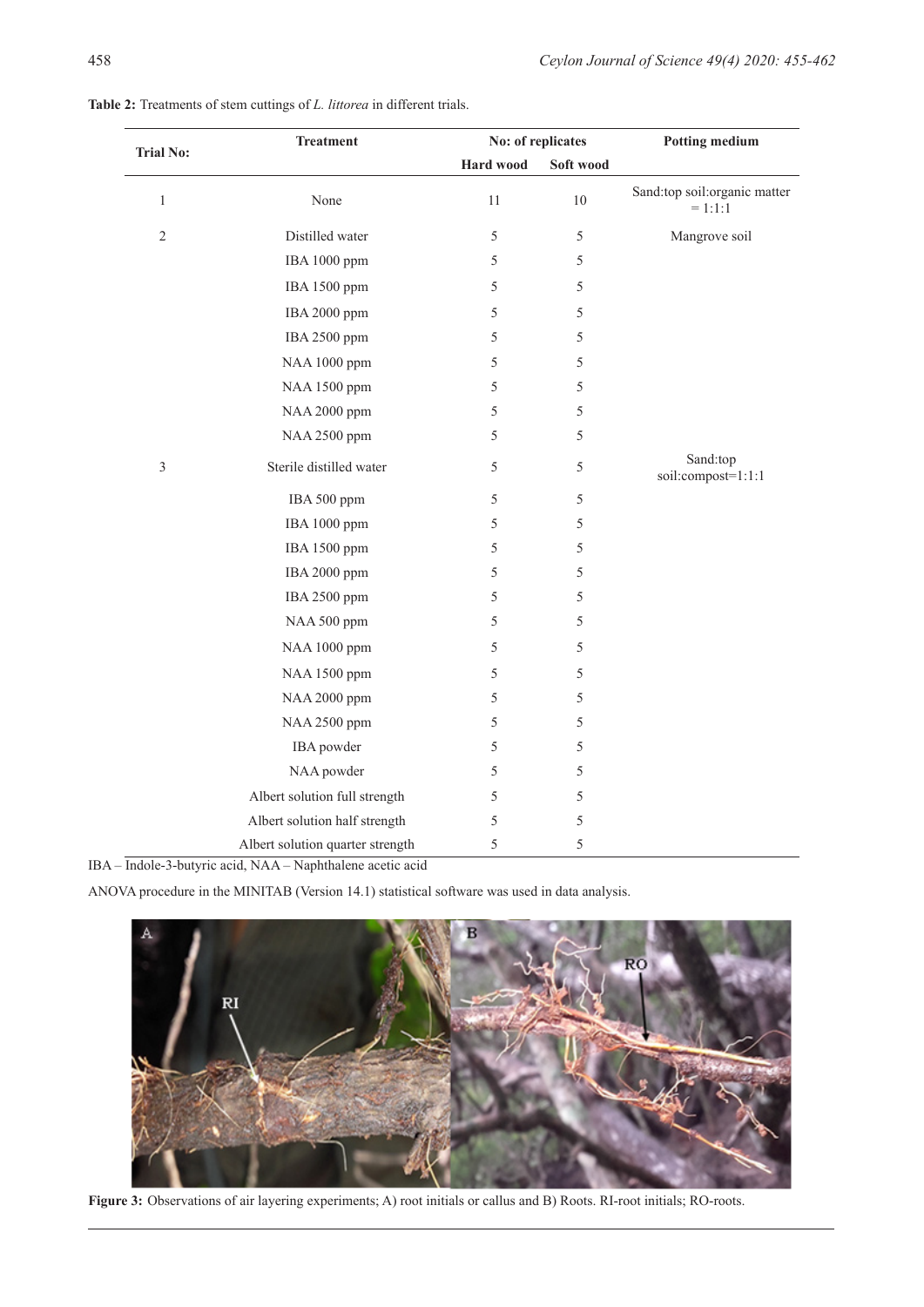

**Figure 4:** Percentage of *L. littorea* branches with root initials and callus or roots after 30 days from air layering with different rooting media.





**Figure 5:** Percentage of *L. littorea* branches with roots, root initials or callus observed after 30 days from air layering with pretreated or non-treated coir dust rooting media.

Inc., Columbia, MD, USA). Gallic acid was used as the standard. Two-sample t-test was performed at 0.05 level of significance to determine whether there is a significant difference in the mean phenol concentration between methanol and water extracts (Capannesi *et al*., 2000; Suh *et al.*, 2014). Phenolic content data were analyzed with oneway ANOVA procedure in the MINITAB (Version 14.1) statistical software was used in data analysis.

### **RESULTS**

### **Propagation via air layering**

Approximately 17.5% of air-layered branches of *L*. *littorea*  produced roots, root initials or callus within 4 - 26 weeks (Figure 3A and 3B). Figure 4 presents the percentage of air-layered branches with root initials, callus or roots.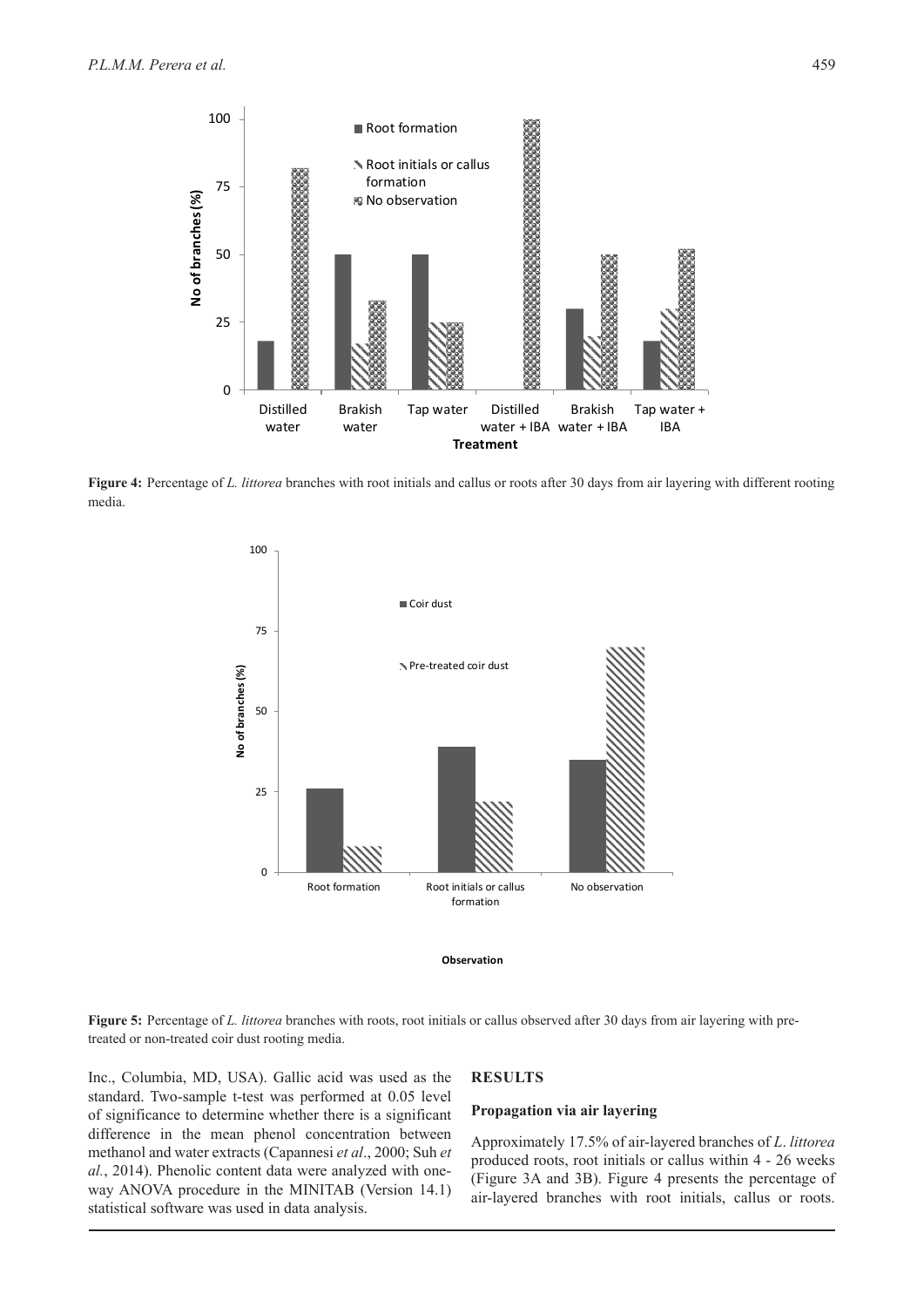Compared to branches air layered with coir dust moistened with distilled water, those moistened with brackish water and tap water, had more root initials or callus. Distilled water + IBA treatment was not successful in initiating roots within the period of study. Compared to brackish water + IBA treatment, tap water + IBA treatment was successful in producing roots. Twenty five percent of the branches produced roots in untreated coir dust medium, and 37.5% of these branches had root initials or callus formed (Figure 5). However, only 21% of the air-layered branches with pretreated coir dust had callus and/or root initials, while only 8.3% of them had roots. In four of the air-layered branches, roots formed directly from the debarked area, while in other two instances roots developed from either root initials or callus. When callus or root initials did not develop into roots they disappeared with time.

### **Structural barriers of stems of** *Lumnitzera littorea* **for rooting**

Hard structures that could act as barriers for adventitious root emergence such as rings of sclerenchyma fibers or stone cells were not observed in the hardwood or softwood stem cross sections of *L*. *littorea*. Instead the general anatomical structure of a dicotyledonous plant was observed. Cortex was consisted with chlorenchyma cells. Hypodermis and epidermis were the outermost layers and consisted of multiple layers. Cellular deposits were observed in parenchyma cells of the cortex and of the phloem.

### **Presence of phenols and phenol concentration of the stems of** *Lumnitzera littorea*

Stem extracts formed a deep blue colour solution when treated with 5% Ferric Chloride solution indicating the presence of phenols. For water extracts and methanol extracts, mean phenol concentrations were  $33.90 \pm 6.01$ mg/g and  $123.94 \pm 17.91$  mg/g stem tissue, respectively. There was no significant difference in the mean phenol concentration between water and methanol extracts ( $p =$ 0.092).

### **DISCUSSION**

During the study, root initials or callus and roots were observed only in  $\sim 17.5\%$  of the air-layered branches of *L*. *littorea*. However, none of the stem cuttings gave rise to root initials even in the presence of rooting hormone or Albert solution. Therefore, air layering is the only possible method of vegetative propagation for *L*. *littorea*. In air layering experiments, coir dust moistened with tap water was the most successful which resulted higher percentage of roots and root initials or callus formed branches. Although, root initial or callus formation percentage decreased with IBA application for both brackish and tap water moistened coir dust treatments, percentage of roots formation was increased with IBA application compared to distilled water control.

Coir dust moistened with tap water was used in the first trial of air layering to check whether air layering is a possible method of vegetative propagation and adventitious roots could be produced from *L. littorea*. IBA was incorporated

to the same rooting medium to induce adventitious root formation. Since air layering was successful, in the subsequent two trials coir dust was moistened with distilled water and brackish water to determine the effect of salt concentration of water on rooting.

The most possible reason for the success of air layering experiments and failure of stem cuttings to produce adventitious roots is maintenance of continuous vascular supply between the mother plant and the area of rooting in air layering. It is essential for the area of rooting to maintain a connection with mother plant for undisturbed vascular supply of water and nutrients. Once a stem cutting is separated from the mother plant, its growth and survival completely depend on water and nutrient supply of the rooting medium. In contrast, in air layering the wounded portion continues the connection with mother plant via xylem, which transports water and nutrients from roots. Also, carbohydrates and auxins are transported form upper plant parts and accumulate in wounded portion. Accumulated auxins induce adventitious root formation while the branch is maintained alive by water and nutrient supply from mother plant (Hartmann and Kester, 2010).

Phenolic compounds are present in the bark and wood of almost all the mangrove species since they are essential to survive in extreme environmental conditions by regulating growth and other physiological functions (Eganathan and Rao, 2001; Hartmann and Kester, 2010). Our experiment revealed the same, as the stem extracts of both soft and hard wood cuttings of *L. littorea* had phenolics. However, phenolics act as endogenous rooting and shooting inhibitors and undesirable in vegetative propagation (Fganathan and Rao, 2001). Therefore, phenolics needed to be removed from the stem cuttings before they are planted. Stem cuttings of the first and second trials of vegetative propagation were obtained during the dry season. Dry season water stress causes an increase in phenols and tannins in some plants (Furlan *et al*., 2011). Dark brown colour phenolic exudates were observed in the Albert solutions, which used as the growth medium in one of the stem cutting trials. High phenol concentration present in the stems (e.g. 123.9  $\pm$  17.9 mg/g stem tissue in methanolic extracts) together with the absence of vascular connection with the mother plant would have inhibited adventitious root formation in stem cuttings. Phenolic compound removal treatments might not have been efficient in removing the inhibitory concentration of phenols. Also, the phenol concentration determined in water extracts of *L. littorea* stems was (33.9 ± 6.0 mg/g) lower than that of the *Rhizophora stylosa*   $(72.5 \pm 3.2 \text{ mg/g})$  and *Sonneratia alba*  $(72.4 \pm 4.9 \text{ mg/g})$ however higher than that of the methanol extracts (123.9  $\pm$  17.9 mg/g) of *Rhizophora stylosa* (85.5  $\pm$  5.2 mg/g) and *Sonneratia alba* (80.8  $\pm$  5.4 mg/g) as reported by Suk Suh *et al*. (2014).

Coir dust was presoaked in the third trial of air layering to remove phenolic compounds. Phenolic compound removed coir dust potting medium resulted in lower percentage of roots and root initials or callus and increased the instances without observations, hence phenolic compounds in coir dust seems not to have affected negatively on rooting of air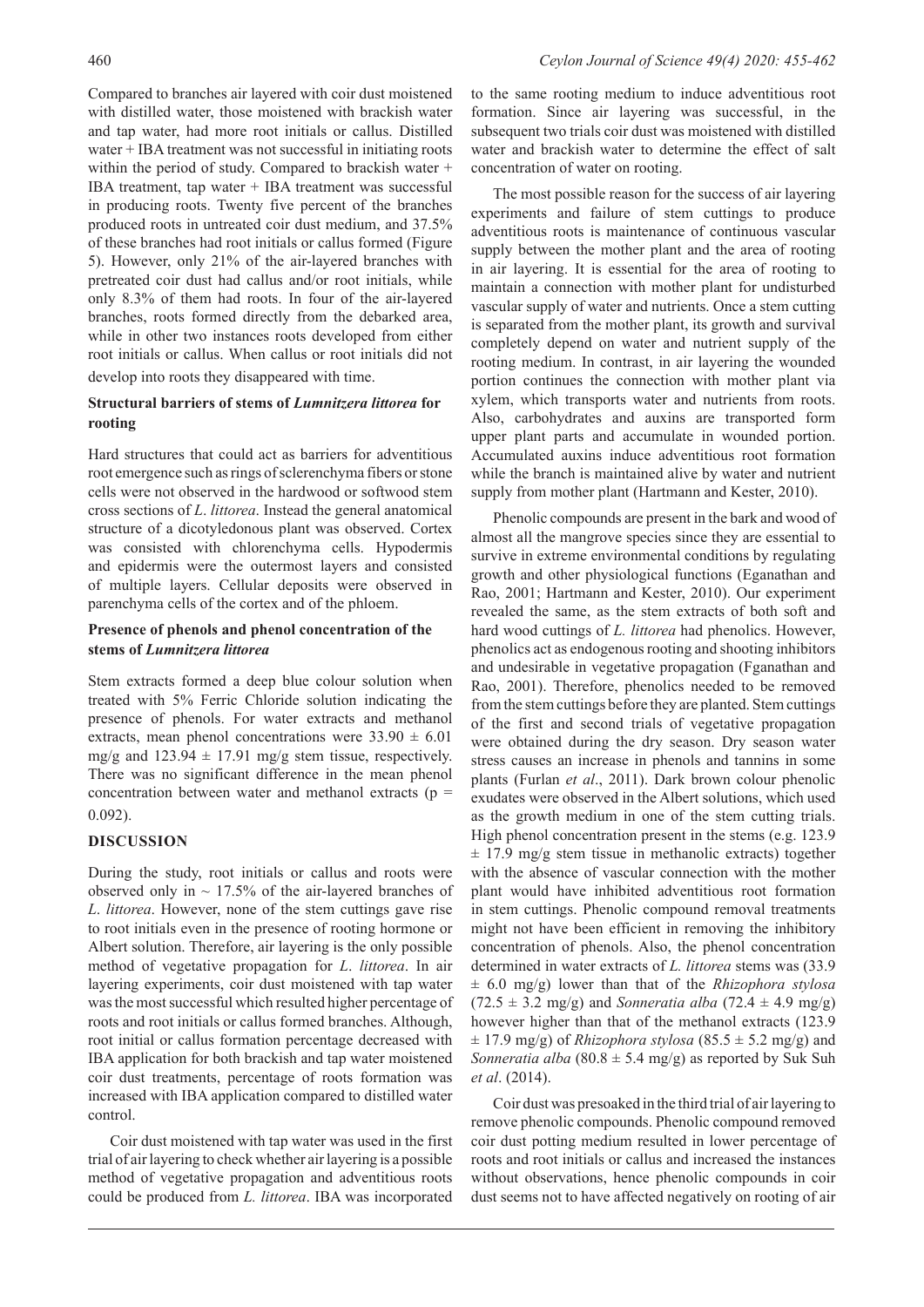#### *P.L.M.M. Perera et al.* 461

### layered branches.

No structural barriers for adventitious root formation have been observed in hardwood and softwood stem cross sections of *L*. *littorea*. However, according to Tilney (2002) the outer cortex of the young stem of *L*. *racemosa* is collenchymatous and consists of stone cells and druse crystals. According to the observations, *L. littorea* could be categorized as a difficult-to-root or most difficult-to root species. In most difficult-to-root species, stem structure does not interfere with the rooting potential (Hartmann and Kester, 2010). Auxin treatment can break the continuous schlerenchymatous ring. However, in some most difficultto root species even wounding does not induce adventitious root formation of stem cuttings. Difficult-to-root species either lack a rooting morophogen such as auxin or lack the sensitivity to respond to the morphogen. Therefore, external auxin application gives little or no rooting response.

It is suitable to propagate cuttings of difficult-to-root species when optimum conditions are available (Hartmann and Kester, 2010). Dehydration from evapotranspiration water loss is possible in obtaining stem cuttings and stems from stock plants. Quality of the stock plants used is also questionable since the population of *L. littorea* is aged. In difficult to root plant species, ease of adventitious root formation declines with the age of the plant (Hartmann and Kester, 2010). Cuttings taken from young seedlings root readily, compared to those taken from old trees following juvenity factor. However, there is no option in case of *L. littorea* as individuals in the existing population are aged.

Poor nutrient availability could be another factor that affected root formation of *L. littorea* since optimum nutrient content is important for adventitious root formation (Hartmann and Kester, 2010). Stems of the second trial were obtained during the flowering season. Flowering is a complex phenomenon and a complete sink of metabolites need to root thereby detrimental for rooting (Hartmann and Kester, 2010). Stem cuttings were wounded to stimulate the synthesis and release of catabolic enzymes. Breakdown products or wounding related products enhance rooting when applied with low Auxin concentrations (Hartmann and Kester, 2010). If there are sclerenchymatous fibers in the cortex external to the point of adventitious root formation and if the shallow cut penetrates through this cell layer it promotes the emergence of newly formed adventitious roots. Wounding also increases the contact surface between stem and propagation medium thus enhances water and nutrient uptake. Wounding facilitates the transport of auxin up to cambium and promotes rooting. Leaves of the softwood cuttings were removed completely or partially to minimize evapotranspiration water loss until roots are formed in and water uptake is reestablished. For difficult-to-root species, softwood cuttings will be the only method of commercial propagation (Hartmann and Kester, 2010).

Air layered plants being performed in the field are subjected to many biotic and abiotic stresses such as microbial infections and fluctuating environmental conditions. Therefore, the produced seedlings are more adaptable in the field conditions. Both stem cuttings and air

#### **CONCLUSIONS**

In vegetative propagation of *L. littorea,* air layering was the only successful method and none of the stem cutting treatments were successful. Most probably, this may be due to lack of continuous supply of water and nutrients with uninterrupted vascular connections with the mother plant for adventitious root formation in stem cuttings. IBA incorporated coir dust rooting medium moistened with tap water could be identified as the most appropriate for adventitious root formation in air layering under experimental conditions. In future research, it is recommended to apply a broader range of combinations of rooting hormones to induce adventitious root formation in stem cuttings.

#### **ACKNOWLEDGEMENTS**

Biodiversity Secretariat, Sri Lanka is acknowledged for the financial support.

### **DECLARATION OF CONFLICT OF INTEREST**

The authors declare no conflict of interest.

### **REFERENCES**

- Bambaradeniya, C.N.B., Ekanayake, S.P., Kekulandala, L.D.C.B., Fernando, R.H.S.S., Samarawickrama, V.A.P. and Priyadharshana., T.G.M. (2002). An Assessment of the Status of Biodiversity in the Maduganga Mangrove Estuary. *Occasional Papers*. IUCN, Sri Lanka.
- Capannesi, C., Palchetti, I., Mascini, M. and Parenti, A. (2000). Electrochemical sensor and biosensor for polyphenols detection in olive oils. *Food Chemistry*  **71**: 535-562. https://doi.org/10.1016/S0308- 8146(00)00211-9.
- Carder, A. (2001). Wonders of a wetland. Sunday Times. Wijeya Newspapers Ltd. Available from www. sundaytimes.lk (Accessed 10 February, 2017).
- Clough, B.F. (1993). Constraints on the growth, propagation and utilization of mangroves in arid regions. Towards the Rational Use of High Salinity Tolerant Plants, **1**: 341-352. Available from: eupubs.aims.gov.au. (Accessed 25 January, 2017).
- Dassanayake, M.D., Fosberg, F.R. and Clayton, W.D. (1995). A Revised Handbook to the Flora of Ceylon (Vol. IX). Oxford & IBH Publishing Co. Ltd., New Delhi, Culcutta.
- De Silva, K.H.W.L. and Amarasinghe, M.D. (2010). Vegetative propagation of some selected mangrove species from Negombo estuary, Sri Lanka. *Sri Lanka Journal of Aquatic Sciences*, **15**: 25-38.
- De Silva, P.K. and de Silva, M. (2006). A Guide to the Mangrove Flora of Sri Lanka. WHT Publications, Colombo, Sri Lanka.